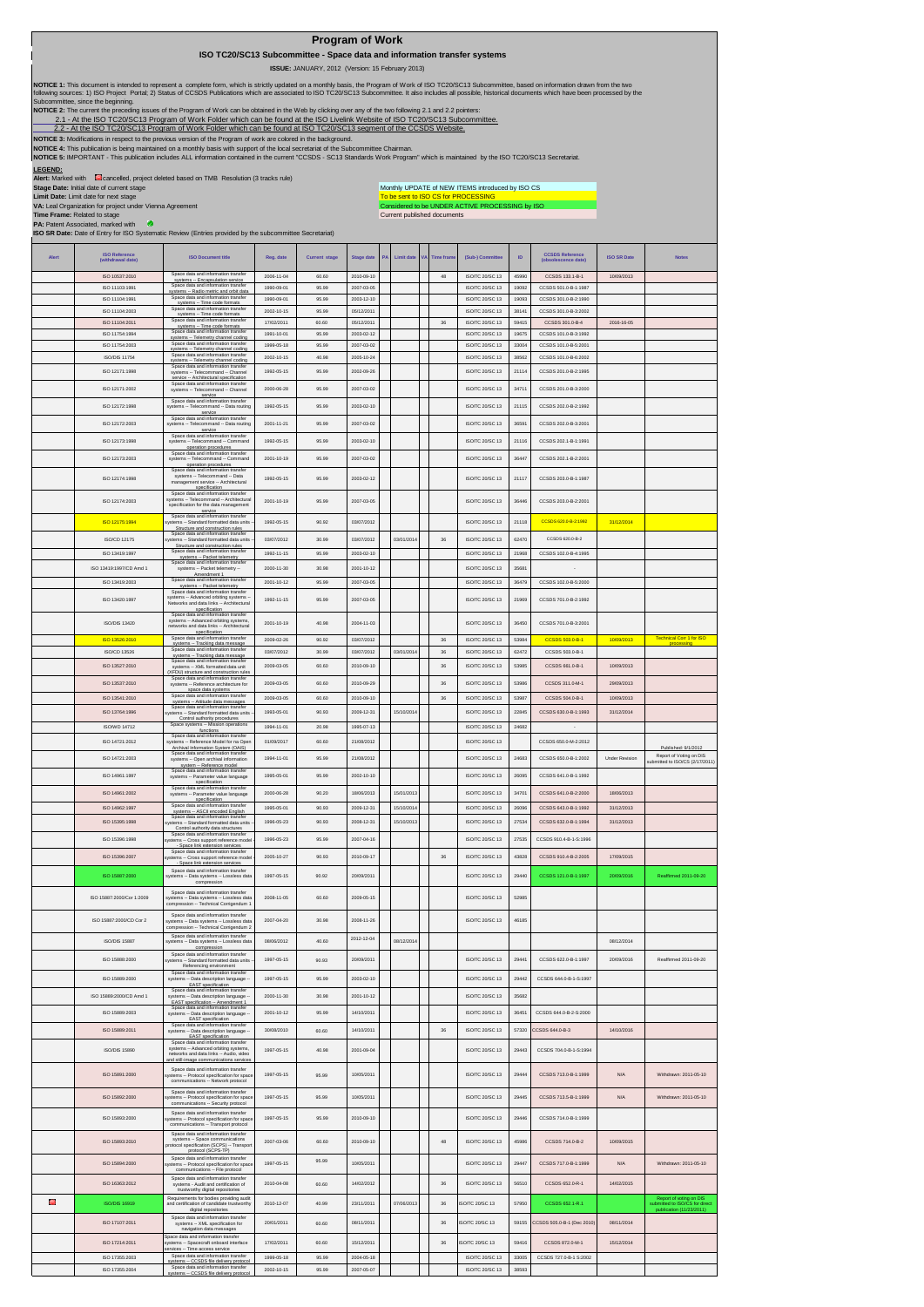| ISO 17355:2007            | Space data and information transfer<br>stems -- CCSDS file delivery protocol                                       | 2005-10-27 | 90.92 | 2007-08-10 |                      | 36            | ISO/TC 20/SC 13        | 43829 | CCSDS 727.0-B-3 S: 2005    |                         |                                                                                     |
|---------------------------|--------------------------------------------------------------------------------------------------------------------|------------|-------|------------|----------------------|---------------|------------------------|-------|----------------------------|-------------------------|-------------------------------------------------------------------------------------|
| ISO/CD 17355              | Space data and information transfer<br>ems -- CCSDS file delivery protoco                                          | 2007-08-10 | 30.98 | 2010-03-05 |                      | 48            | ISO/TC 20/SC 13        | 50246 | CCSDS 727.0-B-4: 2007      |                         |                                                                                     |
| ISO 17433:2001            | Space data and information transfer<br>systems -- Packet telemetry services                                        | 1998-06-30 | 95.99 | 2003-02-11 |                      |               | ISO/TC 20/SC 13        | 28460 | CCSDS 103.0-B-1 S:1996     |                         |                                                                                     |
| ISO 17433:2003            | Space data and information transfer<br>systems -- Packet telemetry services                                        | 2001-10-19 | 95.99 | 2007-03-05 |                      |               | ISO/TC 20/SC 13        | 36448 | CCSDS 103.0-B-2 S:2001     |                         |                                                                                     |
|                           | Rationale, Scenarios, and Requirements<br>for DTN in Space                                                         |            |       |            |                      |               |                        |       | CCSDS 734.0-G-1 (Aug 2010) |                         | For ISO processing                                                                  |
| <b>ISQDIS 17807</b>       | Space data and information transfer<br>systems -- Telemetry (TM) channel coding                                    | 11/10/2011 | 40.99 | 04/05/2012 | 11/04/2014           | 36            | ISO/TC 20/SC 13        | 60592 | CCSDS 735.1-B-1            | <b>Under Developr</b>   | Report o<br>submitted to ISO/CS for direct                                          |
| <b>ISO/DIS 17808</b>      | profiles<br>Space data and information transfer<br>systems -- Telemetry (TM) channel coding                        | 11/10/2011 | 40.99 | 04/05/2012 | 11/04/201            | 36            | ISO/TC 20/SC 13        | 60593 | CCSDS 131.4-M-1            | <b>Under Develop</b>    | publication (5/4/2012)<br>Report of voting on DIS<br>submitted to ISO/CS for direct |
|                           | prof<br>Space data and information transfer                                                                        |            |       |            |                      |               |                        |       |                            |                         | publication (5/4/2012)<br>Report of voting on DIS<br>submitted to ISO/CS for direct |
| <b>ISO/DIS 17809</b>      | systems - Delta-Differential One Way<br>Ranging (Delta-DOR) Operations                                             | 11/10/2011 | 40.99 | 04/05/2012 | 11/04/2014           | 36            | ISO/TC 20/SC 13        | 60594 | CCSDS 506.0-M-1            | <b>Under Developr</b>   | publication (5/4/2012)                                                              |
|                           | Mission Operations Reference Model<br>Mission Operations Message Abstraction                                       |            |       |            |                      |               |                        |       | CCSDS 520.1-M-1 (Jul 2010) |                         | For ISO processing                                                                  |
|                           | Laver<br>Space data and information transfer<br>systems - Data Transmission and PN                                 |            |       |            |                      |               |                        |       | CCSDS 520.0-B-1 (Sep 2010) |                         | For ISO processing                                                                  |
| <b>ISO/DIS 17810</b>      | Ranging for 2 GHz CDMA Link via Data                                                                               | 11/10/2011 | 40.99 | 04/05/2012 | 11/04/2014           | 36            | ISO/TC 20/SC 13        | 60595 | CCSDS 415.1-B-1            | <b>Under Developmen</b> | Report of voting on DIS<br>submitted to ISO/CS for direct<br>publication (5/4/2012) |
|                           | <b>Relay Satellite</b><br>Flexible Advance Coding and Modulation                                                   |            |       |            |                      |               |                        |       |                            |                         |                                                                                     |
| <b>NP 17854</b>           | Scheme for High Rate Telemetry<br>Applications                                                                     | 16/05/2012 | 40.60 | 14/12/2012 | 16/11/2014           | 36            | ISO/TC 20/SC 13        |       | CCSDS 131.2-B-1 (Mar 2012) | <b>Under Developmen</b> | SCCC patent resolved (1/2012)                                                       |
| <b>ISO/DIS 18201</b>      | Space data and information transfer                                                                                | 07/03/2012 |       | 03/11/2012 | 07/09/2013           | 24            | ISO/TC 20/SC 13        |       | CCSDS 520 1-M-1 (Jul 2010) |                         |                                                                                     |
|                           | systems -- Missions operations reference<br>model                                                                  |            | 40.60 |            |                      |               |                        |       |                            |                         |                                                                                     |
| <b>ISO/DIS 18202</b>      | Space data and information transfer<br>systems -- Mission operations message                                       | 07/03/2012 | 40.60 | 03/11/2012 | 07/09/2013           | $\mathbf{24}$ | ISO/TC 20/SC 13        |       | CCSDS 521.0-B-1 (Sep 2010) |                         |                                                                                     |
|                           | abstraction layer                                                                                                  |            |       |            |                      |               |                        |       |                            |                         |                                                                                     |
| <b>ISO/DIS 18381</b>      | Space data and information transfer<br>systems -- Lossless multispectral and<br>hyperspectral image compression    | 08/06/2012 | 40.60 | 04/12/2012 | 08/12/2014           | 36            | ISO/TC 20/SC 13        |       | CCSDS 123.0-B-1 (May 2012  |                         |                                                                                     |
|                           | Space data and information transfer                                                                                |            |       |            |                      |               |                        |       |                            |                         |                                                                                     |
| <b>ISO/DIS 18382</b>      | systems -- Spacecraft onboard interface<br>services -- RFID-based inventory<br>management systems                  | 08/06/2012 | 40.60 | 04/12/2012 | 08/12/201            | 36            | ISO/TC 20/SC 13        |       | CSDS 882.0-M-1 (May 2012)  |                         |                                                                                     |
| <b>ISO/DIS 18423</b>      | Pseudo-Noise (PN) Ranging Systems                                                                                  | 03/07/2012 | 40.60 | 12/11/2012 | 03/01/2015           | 36            | ISO/TC 20/SC 13        | 62447 | CCSDS 414.1-B-1            |                         |                                                                                     |
|                           |                                                                                                                    |            |       |            |                      |               |                        |       |                            |                         |                                                                                     |
| <b>ISO/DIS 18424</b>      | XML Telemetric and Command Exchange<br>(XTCE)                                                                      | 03/07/2012 | 40.60 | 12/11/2012 | 03/01/2015           | 36            | ISO/TC 20/SC 13        | 62448 | CCSDS 660.0-B-1            |                         |                                                                                     |
|                           |                                                                                                                    |            |       |            |                      |               |                        |       |                            |                         |                                                                                     |
| <b>ISQDIS 18425</b>       | Spacecraft Onboard Interface Services<br>Subnetwork Packet Service                                                 | 03/07/2012 | 40.60 | 12/11/2012 | 03/01/2015           | 36            | ISO/TC 20/SC 13        | 62449 | CCSDS 851.0-M-1            |                         |                                                                                     |
|                           | Snacecraft Onboard Interface Services                                                                              |            |       |            |                      |               |                        |       |                            |                         |                                                                                     |
| <b>ISO/DIS 18426</b>      | Subnetwork Memory Access Service                                                                                   | 03/07/2012 | 40.60 | 12/11/2012 | 03/01/2015           | 36            | ISO/TC 20/SC 13        | 62450 | CCSDS 852.0-M-1            |                         |                                                                                     |
| <b>ISO/DIS 18427</b>      | Spacecraft Onboard Interface Services                                                                              | 03/07/2012 | 40.60 |            |                      | 36            | ISO/TC 20/SC 13        | 62451 | CCSDS 852.0-M-1            |                         |                                                                                     |
|                           | Subnetwork Synchronization Service                                                                                 |            |       |            |                      |               |                        |       |                            |                         |                                                                                     |
| <b>ISO/DIS 18428</b>      | Spacecraft Onboard Interface Services<br>Subnetwork Device Discovery Service                                       | 03/07/2012 | 40.60 | 12/11/2012 | 03/01/2015           | 36            | ISO/TC 20/SC 13        | 62452 | CCSDS 854.0-M-1            |                         |                                                                                     |
|                           |                                                                                                                    |            |       |            |                      |               |                        |       |                            |                         |                                                                                     |
| <b>ISO/DIS 18438</b>      | Spacecraft Onboard Interface Services<br>Subnetwork Test Service                                                   | 03/07/2012 | 40.60 | 12/11/2012 | 03/01/2015           | 36            | ISO/TC 20/SC 13        | 62453 | CCSDS 855.0-M-1            |                         |                                                                                     |
|                           | Space Communication Cross Support                                                                                  |            |       |            |                      |               |                        |       |                            |                         |                                                                                     |
| <b>ISO/DIS 18439</b>      | Service Management -- Service<br>Specification                                                                     | 03/07/2012 | 40.60 | 12/11/2012 | 03/01/2015           | 36            | ISO/TC 20/SC 13        | 62454 | CCSDS 910.11-M-1           |                         |                                                                                     |
| <b>ISO/DIS 18440</b>      | Space Link Extension -- Internet Protocol                                                                          | 03/07/2012 | 40.60 | 12/11/2012 | 03/01/2015           | 36            | ISO/TC 20/SC 13        | 62455 | CCSDS 913.1-B-1            |                         |                                                                                     |
|                           | for Transfer Services                                                                                              |            |       |            |                      |               |                        |       |                            |                         |                                                                                     |
| <b>ISO/DIS 18441</b>      | Space Link Extension -- Application<br>Program Interface for Transfer Services<br>Core Specification               | 03/07/2012 | 40.60 | 12/11/2012 | 03/01/2015           | 36            | ISO/TC 20/SC 13        | 62456 | CCSDS 914.0-M-1            |                         |                                                                                     |
|                           | Space Link Extension -- Application                                                                                |            |       |            |                      |               |                        |       |                            |                         |                                                                                     |
| <b>ISO/DIS 18442</b>      | Program Interface for Return All Frames<br>Service                                                                 | 03/07/2012 | 40.60 | 12/11/2012 | 03/01/2015           | 36            | ISO/TC 20/SC 13        | 62457 | CCSDS 915.1-M-1            |                         |                                                                                     |
| <b>ISO/DIS 18443</b>      | Space Link Extension -- Application                                                                                | 03/07/2012 |       | 12/11/2012 | 03/01/2015           | 36            | ISO/TC 20/SC 13        | 62458 | CCSDS 915.2-M-1            |                         |                                                                                     |
|                           | Program Interface for Return Channel<br>Frames Service                                                             |            | 40.60 |            |                      |               |                        |       |                            |                         |                                                                                     |
| <b>ISO/DIS 18444</b>      | Space Link Extension -- Application<br>Program Interface for Return Operational                                    | 03/07/2012 | 40.60 | 12/11/2012 | 03/01/2015           | 36            | ISO/TC 20/SC 13        | 62459 | CCSDS 915.5-M-1            |                         |                                                                                     |
|                           | Control Fields Service                                                                                             |            |       |            |                      |               |                        |       |                            |                         |                                                                                     |
| <b>ISO/DIS 18445</b>      | Space Link Extension -- Application<br>Program Interface for the Forward CLTU<br>Service                           | 03/07/2012 | 40.60 | 12/11/2012 | 03/01/2015           | 36            | ISO/TC 20/SC 13        | 62460 | CCSDS 916.1-M-1            |                         |                                                                                     |
|                           | Space Link Extension -- Application                                                                                |            |       |            |                      |               |                        |       |                            |                         |                                                                                     |
| <b>ISO/DIS 18446</b>      | Program Interface for the Forward Space<br>Packet Service                                                          | 03/07/2012 | 40.60 | 12/11/2012 | 03/01/2015           | 36            | ISO/TC 20/SC 13        | 62461 | CCSDS 916.3-M-1            |                         |                                                                                     |
| ISO 20652:2006            | Space data and information transfer<br>systems -- Producer-archive interface -                                     | 2003-04-10 | 90.93 | 2009-06-30 | 15/04/2014           |               | ISO/TC 20/SC 13        | 39577 | CCSDS 651.0-M-1:2004       | 30/06/2014              |                                                                                     |
|                           | Methodology abstract standard<br>Space data and information transfer                                               |            |       |            |                      |               |                        |       |                            |                         |                                                                                     |
| ISO 21459:2006            | vstems -- Proximity-1 space link protocol<br>Coding and synchronization sublayer                                   | 2004-01-09 | 90.93 | 2009-12-31 | 15/10/2014           | 48            | ISO/TC 20/SC 13        | 40247 | CCSDS 211.2-B-1:2003       | 31/12/2014              |                                                                                     |
| ISO 21460:2006            | Space data and information transfer<br>ystems -- Proximity-1 space link protocol                                   | 2004-01-09 | 95.99 | 2007-10-10 |                      | 48            | ISO/TC 20/SC 13        | 40248 | CCSDS 211.1-B-1            |                         |                                                                                     |
| ISO 21460:2007            | - Physical layer<br>Space data and information transfer<br>tems -- Proximity-1 space link protoco                  | 2006-09-12 | 90.93 | 20/09/2011 |                      | $_{\rm 36}$   | ISO/TC 20/SC 13        | 44999 | CCSDS 211.1-B-3:2006       | 20/09/2016              | Reaffirmed 2011-09-20                                                               |
|                           | Physical layer<br>Space data and information transfer                                                              |            |       |            |                      |               |                        |       |                            |                         |                                                                                     |
| ISO 21961:2003            | systems -- Data entity dictional<br>specification language (DEDSL) --                                              | 2001-06-29 | 90.20 | 2008-06-30 | 15/04/2013           |               | ISO/TC 20/SC 13        | 36036 | CCSDS 647.1-B-1:2001       | 30/06/2013              |                                                                                     |
|                           | Abstract syntax<br>Space data and information transfer                                                             |            |       |            |                      |               |                        |       |                            |                         |                                                                                     |
| ISO 21982-2003            | systems -- Data entity dictional<br>specification language (DEDSL) -- PVL                                          | 2001-08-29 | 90.20 | 2008-06-30 | 15/04/2013           |               | ISO/TC 20/SC 13        | 36037 | CCSDS 647 2-B-1:2001       | 30/06/2013              |                                                                                     |
| ISO 22641:2005            | Space data and information transfer<br>ystems -- TM (telemetry) synchronizatio                                     | 2001-10-12 | 95.99 | 13/07/2012 |                      |               | ISO/TC 20/SC 13        | 36375 | CCSDS 131.0-B-1:2003       |                         | atent Policy & Declaration Form<br>(CalTech) submitted to ISO on                    |
|                           | and channel coding<br>Space data and information transfer                                                          |            |       |            |                      |               |                        |       |                            |                         | 7/8/2011; DIS text submitted to<br>ISO/CS (10/11/11)                                |
| ISO 22641:2012            | stems -- TM (telemetry) synchronization<br>and channel coding                                                      | 11/10/2011 | 60.60 | 13/07/2012 |                      | 36            | ISO/TC 20/SC 13        | 60590 | CCSDS 131.1-B-2            |                         |                                                                                     |
| ISO 22642:2005            | Space data and information transfer<br>systems -- TC (telecommand)                                                 | 2001-10-12 | 90.92 | 28/06/2012 |                      |               | ISO/TC 20/SC 13        | 36376 | CCSDS 231.0-B-1:2003       |                         | CCSDS Cor. 1 = Sep. '03; ISO<br>$Cor. 1 = 07$                                       |
|                           | ehronization and channel codin<br>Space data and information transfer<br>systems - TC (telecommand)                |            |       |            |                      |               |                        |       |                            |                         |                                                                                     |
| ISO 22642:2005/Cor 1:2007 | synchronization and channel coding -                                                                               | 2007-08-21 | 60.60 | 2007-10-03 |                      |               | ISO/TC 20/SC 13        | 50342 |                            |                         |                                                                                     |
| <b>ISO/NP 22642</b>       | Technical Corrigendum 1<br>Space data and information transfer<br>systems -- TC (telecommand)                      | 28/06/2012 | 10.99 | 28/06/2012 | 28/12/2013           | 36            | ISO/TC 20/SC 13        | 62446 |                            |                         |                                                                                     |
|                           | synchronization and channel coding<br>Space data and information transfer<br>systems -- Data entity dictionary     |            |       |            |                      |               |                        |       |                            |                         |                                                                                     |
| ISO 22643:2003            | specification language (DEDSL) --<br>XML/DTD Syntax                                                                | 2001-07-20 | 90.93 | 2009-04-01 | 15/04/2014           |               | ISO/TC 20/SC 13        | 36377 | CCSDS 647.3-B-1:2002       | 01/04/2014              |                                                                                     |
| ISO 22644:2006            | Space data and information transfer<br>systems -- Orbit data messages                                              | 19/05/2006 | 95.99 | 13/07/2012 |                      | $_{\rm 36}$   | ISO/TC 20/SC 13        | 42722 | CCSDS 502.0-B-1            |                         | SO designation changed to ISO<br>26900 under SC 14 work                             |
| ISO/CD 22644              | Space data and information transfer<br>systems -- Orbit data messages                                              | 12/10/2001 | 30.98 | 03/11/2004 |                      |               | ISO/TC 20/SC 13        | 36379 |                            |                         |                                                                                     |
| ISO 22645:2005            | Space data and information transfer<br>systems -- TM (telemetry) space data link                                   | 2001-10-12 | 90.20 | 2008-12-31 | 15/10/2013           |               | ISO/TC 20/SC 13        | 36380 | CCSDS 132.0-B-1:2003       | 31/12/2013              |                                                                                     |
| ISO 22646:2005            | protocol<br>Space data and information transfer                                                                    | 2001-10-12 | 90.92 | 03/07/2012 |                      |               | ISO/TC 20/SC 13        | 36381 | CCSDS 133.0-B-1:2003       | 31/12/3013              | For ISO processing                                                                  |
| ISO/CD 22646              | systems -- Space packet protocol<br>Space data and information transfer<br>systems - Space packet protocol         | 03/07/2012 | 30.99 | 03/07/2012 | 03/01/2014           | 36            | ISO/TC 20/SC 13        | 62471 |                            |                         |                                                                                     |
| ISO 22647:2006            | Space data and information transfer<br>systems -- Space link identifiers                                           | 2001-10-12 | 95.99 | 2010-09-10 |                      |               | ISO/TC 20/SC 13        | 36383 | CCSDS 135.0-B-1:2002       |                         |                                                                                     |
| ISO 22647:2010            | Space data and information transfer<br>systems -- Space link identifiers<br>Space data and information transfer    | 2007-03-14 | 60.60 | 2010-09-10 |                      | 48            | ISO/TC 20/SC 13        | 45987 | CCSDS 135.0-B-3            |                         |                                                                                     |
| ISO 22663:2006            | stems -- Proximity-1 space link protoco<br>- Data link layer                                                       | 2001-10-12 | 95.99 | 2007-10-10 |                      |               | ISO/TC 20/SC 13        | 36386 | CCSDS 211.0-B-3:2004       |                         |                                                                                     |
| ISO 22663:2007            | Space data and information transfer<br>stems -- Proximity-1 space link protocol                                    | 2006-09-12 | 90.93 | 20/09/2011 |                      | 36            | ISO/TC 20/SC 13        | 45000 | CCSDS 211.0-B-4            | 20/09/2016              | Reaffirmed 2011-09-20                                                               |
| ISO 22664:2005            | - Data link layer<br>Space data and information transfer                                                           | 2001-10-12 | 90.92 | 14/03/2012 |                      |               | ISO/TC 20/SC 13        | 36389 | CCSDS 232.0-B-1:2003       |                         | For DIS text submission                                                             |
|                           | systems -- TC (telecommand) space data<br>link protocol<br>Space data and information transfer                     |            |       |            |                      |               |                        |       |                            |                         |                                                                                     |
| <b>ISO/NP 22664</b>       | systems -- TC (telecommand) space data<br>link protocol                                                            | 07/03/2012 | 40.60 | 10/11/2012 | 07/09/2014           | 36            | ISO/TC 20/SC 13        | 61746 | CCSDS 232.0-B-2            |                         |                                                                                     |
| ISO 22666:2005            | Space data and information transfer<br>systems -- AOS (advanced orbiting<br>systems) space data link protoco       | 2001-10-12 | 95.99 | 2007-08-15 |                      |               | ISO/TC 20/SC 13        | 36391 | CCSDS 732.0-B-1:2003       |                         |                                                                                     |
| ISO 22666:2007            | Space data and information transfer<br>systems -- AOS (advanced orbiting                                           | 2006-06-23 | 90.60 | 17/12/2010 |                      | 36            | ISO/TC 20/SC 13        | 44866 | CCSDS 732.0-B-2            | 15/08/2012              |                                                                                     |
|                           | systems) space data link protocol<br>Space data and information transfer                                           |            |       |            | 2013-03-22           |               |                        |       |                            |                         |                                                                                     |
| ISO/CD 22666              | systems -- AOS (advanced orbiting                                                                                  | 22/09/2011 | 30.98 | 18/10/2011 | Cancellat<br>n date: | 36            | ISO/TC 20/SC 13        | 60519 |                            |                         |                                                                                     |
|                           | systems) space data link protocol                                                                                  |            |       | 14/03/2012 | 13-09-               |               | ISO/TC 20/SC 13        | 36392 | CCSDS 232.1-B-1:2003       | 31/12/2013              | For DIS text submission                                                             |
| ISO 22667:2005            | Space data and information transfer                                                                                |            |       |            |                      |               |                        |       |                            |                         |                                                                                     |
|                           | systems - Communication operations<br>Procedure-1<br>Space data and information transfer                           | 2001-10-12 | 90.92 |            |                      |               |                        |       |                            |                         |                                                                                     |
| <b>ISO/NP 22667</b>       | systems - Communication operations<br>Procedure-1                                                                  | 07/03/2012 | 40.60 | 10/11/2012 | 07/09/2014           | 36            | ISO/TC 20/SC 13        | 61747 | CCSDS 232.1-B-2            |                         |                                                                                     |
| <b>ISO/WD 22668</b>       | Space data and information transfer<br>systems -- Space link extension (SLE) -<br>Service management specification | 2001-10-12 | 20.98 | 2003-11-07 |                      |               | ISO/TC 20/SC 13        | 36393 |                            |                         |                                                                                     |
| ISO 22669:2003            | Space data and information transfer<br>systems -- Space link extension (SLE) --                                    | 2001-10-12 | 95.99 | 2007-01-26 |                      |               | ISO/TC 20/SC 13        | 36394 | CCSDS 911.1-B-1:2002       |                         |                                                                                     |
| ISO 22669:2007            | Return-all-frames servic<br>Space data and information transfer                                                    | 2004-12-08 | 90.92 | 14/03/2012 |                      | 36            |                        | 43442 | CCSDS 911.1-B-2            |                         |                                                                                     |
|                           | systems -- Space link extension (SLE) -<br>Return-all-frames service<br>Space data and information transfer        |            |       |            |                      |               | ISO/TC 20/SC 13        |       |                            |                         | For DIS text submission                                                             |
| <b>ISO/NP 22669</b>       | systems -- Space link extension (SLE) -                                                                            | 07/03/2012 | 40.60 | 10/11/2012 | 07/09/2014           | 36            | ISO/TC 20/SC 13        | 61743 | CCSDS 911.1-B-3            |                         |                                                                                     |
| ISO 22670:2006            | Return-all-frames service<br>Space data and information transfe<br>systems -- Space link extension (SLE) -         | 2001-10-12 | 90.92 | 14/03/2012 |                      |               | <b>ISO/TC 20/SC 13</b> | 36395 | CCSDS 911.2-B-1:2004       |                         | For DIS text submission                                                             |
| <b>ISO/NP 22670</b>       | Return-channel-frames service<br>Snace data and information transfer<br>systems -- Space link extension (SLE) --   | 07/03/2012 | 40.60 | 10/11/2012 | 07/09/201            | 36            | ISO/TC 20/SC 13        | 61744 | CCSDS 911.2-B-2            |                         |                                                                                     |